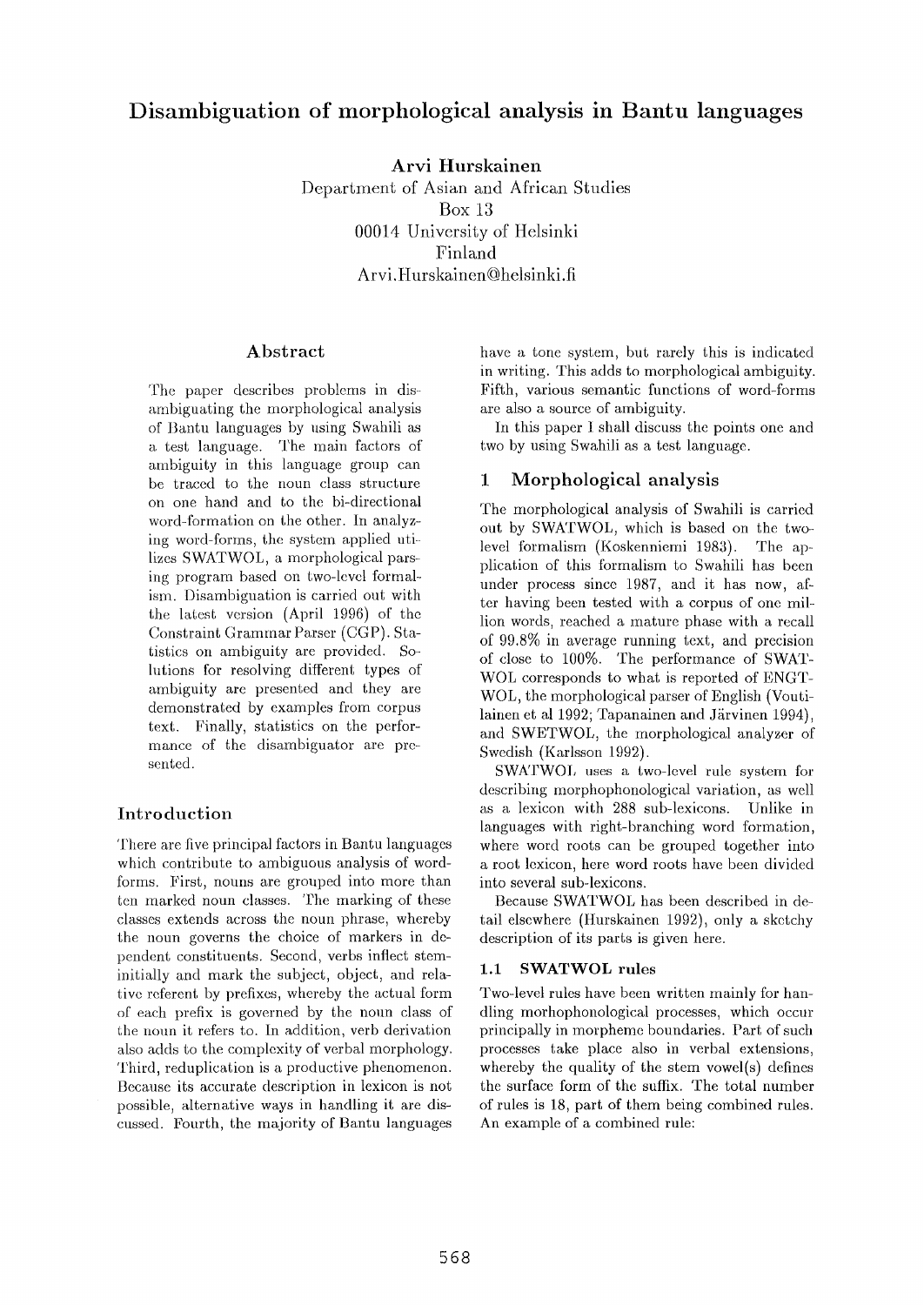$$
U:w \iff k = :V_0 ;
$$
  

$$
t = \sqrt{:}a: ;
$$

*Chanqe lexical 'U' to surface 'w' iff there is 'k' on the lcft and a surface character belonging to the set 'Vo' on the right; or there is 't' on the left and a lexical diacritic '/' on the right followed by a lexical 'a '.* 

#### 1.2 SWATWOL lexicon

SWATWOL lexicon is at tree, where the morphemes of Swahili are located so that each route from the root lexicon leads to a well-formed wordform.

The most complicated part of the lexicon is the description of verb-forms, which requires a total of 125 sub-lexicons. For describing verbs, there are a number of consecutive prefix and suffix 'slots', which may or may not be filled by morphemes. The verb root is in the middle, and verbal extensions used mainly for derivation are suffixed to the root.

A noun is composed of a class prefix and root. Noun roots are located in 22 separate sublexicons, and access to them is permitted from the corresponding class prefix(es). Adjectives are grouped according to whether they take class prefixes or not. Also numerals are grouped according to the same principle. The lexicon has a total of about 27,000 'words'.

Here is a simplified example of a sab-lexicon:

#### **LEXICON M/MI**

| mU M/MIr | "mU 3/4-SG N";    |  |
|----------|-------------------|--|
| mi M/MIr | "mU $3/4$ -PL N"; |  |

This is a sub-lexicon with the name 'M/MI' containing prefixes of the noun classes 3 and 4. Each entry may have three parts, but only the middle part is compulsory. In the first entry, 'mU' is the lexical representation of a morpheme, and 'M/MIr' is the name of the sub-lexicon where the processing will continue. The third part within quotes is the output string.

In constructing the lexicon, underspecification of analysis was avoided. Although it may be used for decreasing the number of ambiguous readings (of. Karlsson 1992), it leaves ambiguity within readings themselves in the form of underspecifica tion, and it has to be resolved later in any case.

#### 2 Extent of morphological ambiguity

For the purposes of writing and testing disambiguation rules, a corpus of about 10,000 words of prose text was compiled (Corpus 1). The text

Table 1: Number of readings of word-forms in Swahili test corpus (Corpus 1).  $N(r) =$  number of readings,  $N(t) =$  number of word-form tokens,  $\%$  = percent of the total, cum- $\%$  = cumulative percentage

| N(r)          | N(t) | %        | cum-%  |
|---------------|------|----------|--------|
| 1             | 4653 | 48.74    | 48.74  |
| 2             | 2061 | 21.59    | 70.33  |
| 3             | 871  | 9.12     | 79.55  |
| 4             | 1047 | 10.97    | 90.52  |
| 5             | 542  | 5.68     | 96.20  |
| 6             | 162  | 1.70     | 97.90  |
| 7             | 49   | 0.51     | 98.41  |
| 8             | 22   | 0.23     | 98.64  |
| 9             | 34   | 0.36     | 99.00  |
| 10            | 33   | 0.35     | 99.35  |
| 11<br>or more | 72   | $0.75\,$ | 100.00 |

was analyzed with SWATWOL, and the results in regard to ambiguity are given in Table 1.

As can be seen in Table 1, about half of wordform tokens in Swahili are at least two-ways ambiguous. About one fifth of tokens are precisely two-ways ambiguous, and the share of three-ways and four-ways ambiguous tokens is almost equal, about 10%. The share of five-ways ambiguous tokens is 5.68%, but the number of still more ambiguous tokens decreases drastically. There are word-forms with more than 20 readings, the largest number in the corpus being 60 readings.

If we compare these numbers with those in Table 2 we note significant differences and similarities. Table 2 was constructed exactly in the same manner as Table 1, only the source text being different. Whereas in Table 1 a corpus of running text (Corpus 1) was used, in Table 2 the source text was a list of unique word-forms (Corpus 2).

The number of word-forms with more than one reading is almost equal in both corpora, slightly over 50%. The percentages in Table 2 decrease rather systematically the more readings a wordform has. While there were more four-ways ambiguous word-forms (10.97%) than three-ways ones (9.12%) in Table 1, in Table 2 the numbers are as expected. The only unexpected result is the share of six-ways ambiguous words (3.44%), which is higher than the share of the five-ways ambiguous ones (2.94%). In Corpus 2, the high percentage of four-ways ambiguous readings found in Corpus 1 does not exist.

The ambiguity rate in Swahili is somewhat lower than in Swedish (60%, Berg 1978). It seems to correspond to that of English (Voutilainen ct al 1992:5), although DeRose  $(1988)$  gives somewhat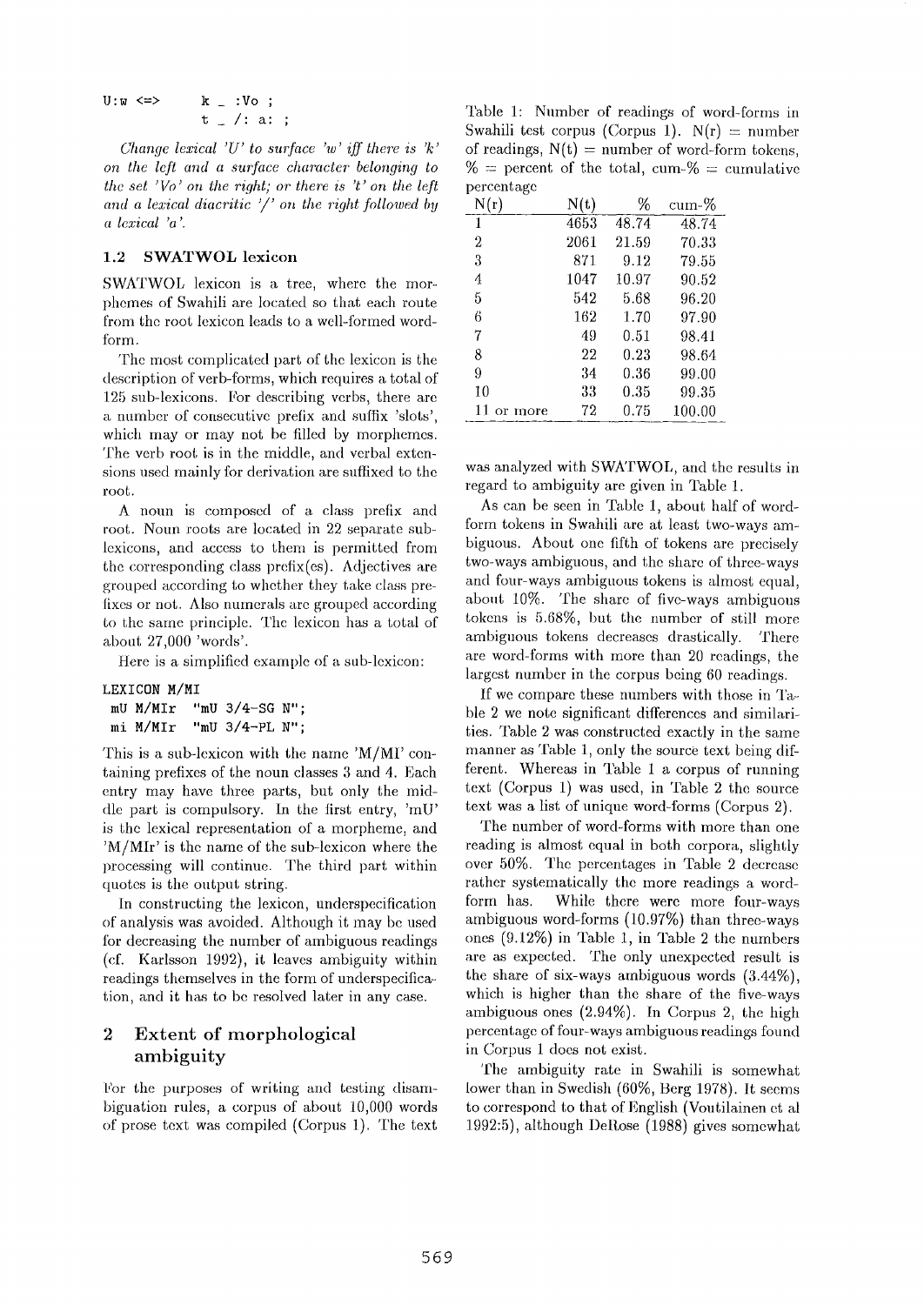Table 2: Number of readings of word-forms in Swahili list of unique word-forms (Corpus 2). N(r)  $=$  number of readings,  $N(t) =$  number of wordform tokens,  $\%$  = percent of the total, cum- $\%$  = cumulative percentage

| N(r)    | N(t) | %          | cum-%  |
|---------|------|------------|--------|
| 1       | 4960 | 48.13      | 48.13  |
| 2       | 2294 | 23.99      | 72.12  |
| 3       | 1031 | 10.78      | 82.90  |
| 4       | 568  | 5.94       | 88.84  |
| 5       | 281  | 2.94       | 91.78  |
| 6       | 329  | 3.44       | 95.22  |
| 7       | 102  | 1.07       | 96.29  |
| 8       | 88   | 0.92       | 97.21  |
| 9       | 85   | 0.89       | 98.10  |
| 10      | 34   | $\rm 0.36$ | 98.46  |
| or more | 148  | 1.54       | 100.00 |

lower figures, 11% for word-form types and 40% for word-form tokens. In Finnish the corresponding figures are still lower, 3.3% for word-form types and 11.2% for word-form tokens (Niemikorpi 1979).

While the reported ambiguity counted from word-form tokens is generally much higher than that counted from word-form types, in Swahili the difference is small. This is due to the fact that in addition to ambiguity found in several of the most common words, verb-forms are typically ambiguous, as are almost half of the nouns.

Karlsson (1994:23) suggests an inverse correlation between the number of unique word-forms and rate of ambiguity. Therefore, heavily inflecting languages would tend to produce unambiguous word-forms. Swahili does not seem to fully support this hypothesis, although the numbers in Table 1 and 2 are not directly comparable with results of other studies. In Swahili lexicon, underspecification was avoided which adds to ambiguity.

## **3 Disambiguation** with Constraint Grammar **Parser**

Morphological disambiguation as well as syntactic mapping is carried out with Constraint Grammar Parser (CGP). Descriptions of its development phases are found in several publications (e.g. Karlsson 1990; Karlsson 1994a, 1994b; Karlsson et al 1994; Voutilainen et al 1992; Voutilainen and Tapanainen 1993; Tapanainen 1996). It sets off from the idea that rather than trying to write rules by pointing out the conditions necessary for the acceptance of a reading in an ambiguous case, it allows the writing of such rules that discard a certain reading as illegitimate. The rule system is

typically a combination of deletion and selection rules.

The morphological analyzer SWATWOL was so designed that it would be ideal for further processing with CGP. The output of SWATWOL contains such information as part-of-speech features, features for adjectives, verbs, adverbs, nouns, numerals, and pronouns, as well as information on noun class marking (also zero marking) wherever it occurs, etc. In the present application also syntactic tags are included into the morphological lexicon as far as the marking can be done unambiguously. The syntactic mapping of context-sensitive wordforms is left to the CGP.

In order to simplify disambiguation, fixed phrases, idioms, multi-word prepositions and nonambiguous collocations are joined together already in the preprocessing phase of the text (e.g. mbele ya > mbele\_ya 'in front of'), and the same constructions are written into the lexicon with corresponding analysis.

#### 3.1 Constraint Grammar rule formalism

The subsequent discussion of the Constraint Grammar Parser is based on the formalism of Tapanainen (1996). A detailed description of an earlier version of CGP is in Karlsson (1994b). The CGP rule file has the following sections (optional ones in parentheses):

**DELIMITERS (PREFERRED-TARGET) (SETS) (MAPPINGS) CONSTRAINTS** 

#### **END**

In DELIMITERS, those tags are listed which mark the boundary of context conditions. If the rule system tries to remove all readings of a cohort, the target listed in the section PREFERRED-TARGET is the one which survives. SETS is a section where groups of tags are defined. Syntactic parsing is carried out with rules located under the heading MAPPINGS. CONSTRAINTS contains constraint rules with the following schema:

### **[WORDFORM] OPERATION (target)**  [(context condition(s) )]

WORDFORM can be any surface word-form, for which a rule will be written. OPERATION may have two forms: REMOVE and SELECT. These are self-explanatory. In TARGET is defined the concrete morphological tag (or sequence of tags), to which the operation is applied. A target may be also a set, which is defined in the SETS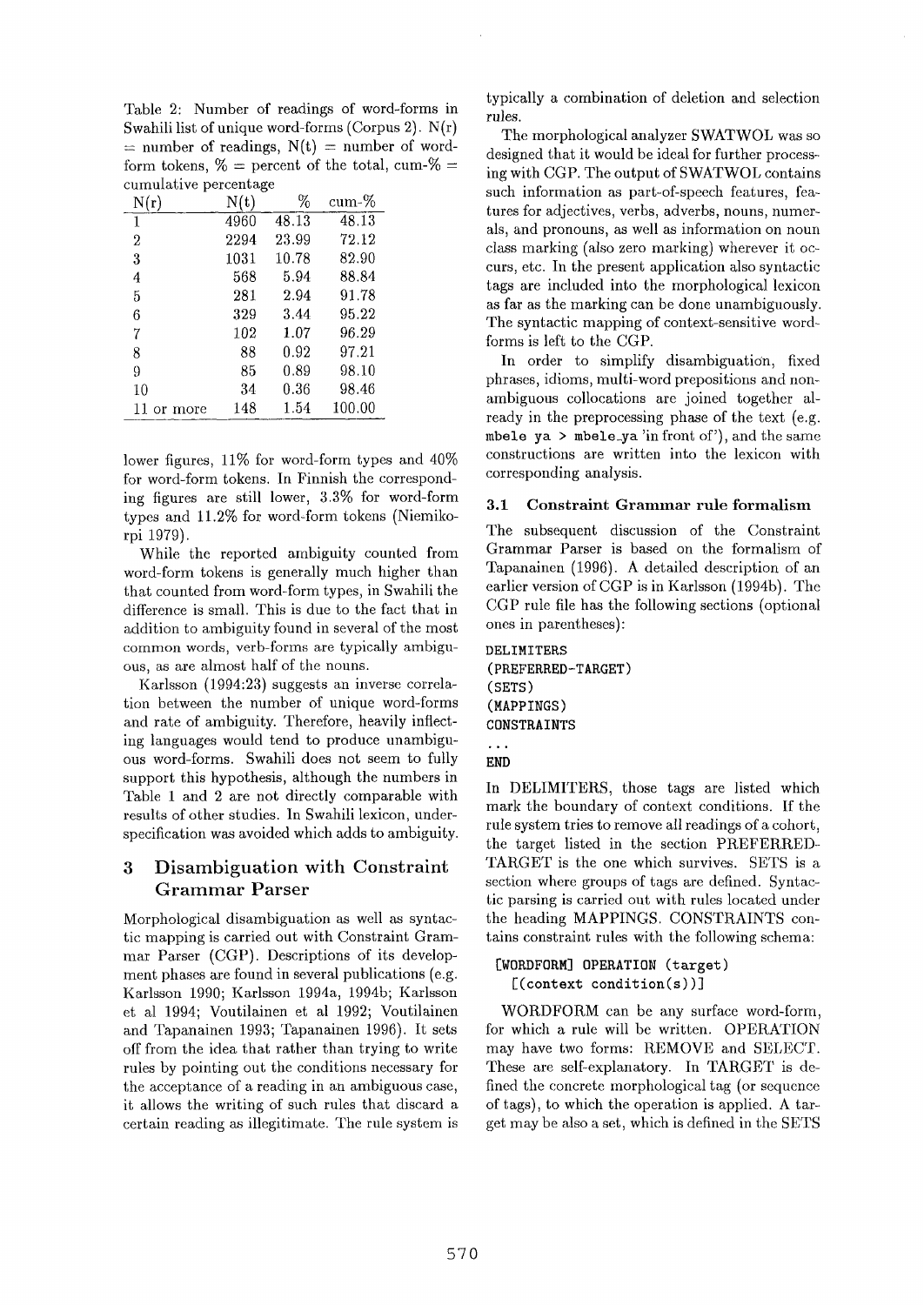section. If the target is left without parentheses it is interpreted as a set. CONTEXT CONDITIONS is an optional part, but in most cases necessary. In it, conditions for the application of the rule are defined in detail. Context conditions are defined in relation to the target reading, which has the default position 0. Positive integers refer to the number of words to the right, and the negative ones to the left. In context conditions, reference can be made to any of the features or tags found in the unambiguous reading, e.g. (1C ADJ), or in the whole cohort, e.g. (1 ADJ). These references can be made either directly to a tag or indirectly through sets, which are defined in a special section (SETS) of the rule formalism.

Any context may also be negated by placing the key-word NOT to the beginning of the context clause. It is also possible to refer to more than one context in the same position.

If there is a need to define further conditions for a reading found by scanning (by using position markers  $*$ -1 or  $*$ 1), the linking mechanism may be used. This can be done by adding the key-word LINK to the context, whereafter the new context follows. For example, the context condition (\*-1 N LINK 1 PRON LINK 1 ADJ) reads: 'there is a noun  $(N)$  on the left followed by pronoun  $(PRON)$ followed by and adjective (ADJ)'.

#### 3.2 Order of rules

The algorithm allows a sequential rule order. This can be done by grouping the rules into separate sections. The sequential order of rules within a section does not guarantee that the rules are applied in the order where they appear. The rules of the first section are applied first. Any number of consecutive sections can be used. There are presently four sections of constraint rules in the rule file. Certain types of rules should be applied first, without giving a possibility to other, less clearly stated, rules to interfere. Typical of such first-level rules are those where disambiguation is done within a phrase structure. In intermediate sections there are rules which use larger structures for disambiguation. By first disambiguating noun phrases and genitive constructions, the use of otherwise too permissive rules becomes possible, when clear cases are already disambiguated. The disambiguation of verb-forms belongs to these middle levels. The risk of wrong interpretations decreases substantially by first disambiguating noun phrases and other smaller units.

The CGP of Swahili has presently a total of 656 rules in four different sections for disambiguation and 50 rules for syntactic mapping. So far about 600 hours have been used for writing and testing rnles.

### **4 Disambiguation of a sample**  sentence

Below is a Swahili sample sentence after morphological analysis and after CG disambiguation. The sentence **is:** 

*Washiriki wa semina zote walitoka katika nchi za Afrika.* (Participants of all seminars came from African countries.

Sample sentence 1 Sample sentence after morphological analysis with SWATWOL before disambiguation:

```
"<*washiriki>" 
  "*shiriki" SBJN VFIN I/2-PL2 GBJ V 
  "*shiriki" SBJN VFIN I/2-PL3 GBJ V 
  "*shiriki" SBJN VFIN I/2-PL3-SP V 
  "*shiriki" I/2-SG2-SP VFIN PR:a V 
  "*shiriki" 3/4-SG-SP VFIN PR:a V 
  "*shiriki" II-SG-SP VFIN PR:a V 
  "*shiriki" I/2-PL3-SP VFIN PR:a V 
  "*mshiriki" I/2-PL N 
"<Wa>" 
  "wa" SELFSTANDING SP 
  "wa" 3/4-SG GEN-CON 
  "wa" II-SG GEN-CON 
  "wa" I/2-SG GEN-CON 
  "wa" I/2-PL GEN-CON 
"<semina>"
  "semina" 9/IO-O-SG N 
  "semina" 9/IO-O-PL N 
"<zote>" 
  "ore" 9/IO-PL-SP PRON:ote 
"<walitoka>" 
  "toka" 1/2-SG2-SP VFIN PR:a 5/6-SG
   OBJ V SVO 
  "toka" 3/4-SG-SP VFIN PR:a 5/6-SG 
   OBJ V SVO 
  "toka" II-SG-SP VFIN PR:a 5/6-SG 
   OBJ V SVO 
  "toka" 1/2-PL3-SP VFIN PAST V SVO
  "toka" I/2-PL3-SP VFIN PR:a 5/6-SG 
   OBJ V SVO 
"<katika>"
  "katika" IMP V SVO STAT
  "tika" NARR-COLLOQ:ka-a VFIN V SVG STAT 
  "tika" NARR-COLLGQ:ka-a VFIN V STAT 
  "kat ika" PREPOS 
"<nchi>" 
  "nchi" 9/IO-NI-SG N 
  "nchi" 9/IO-NI-PL N 
"<za>" 
  "za" 9/IO-PL GEN-CON 
"<*afrika>"
```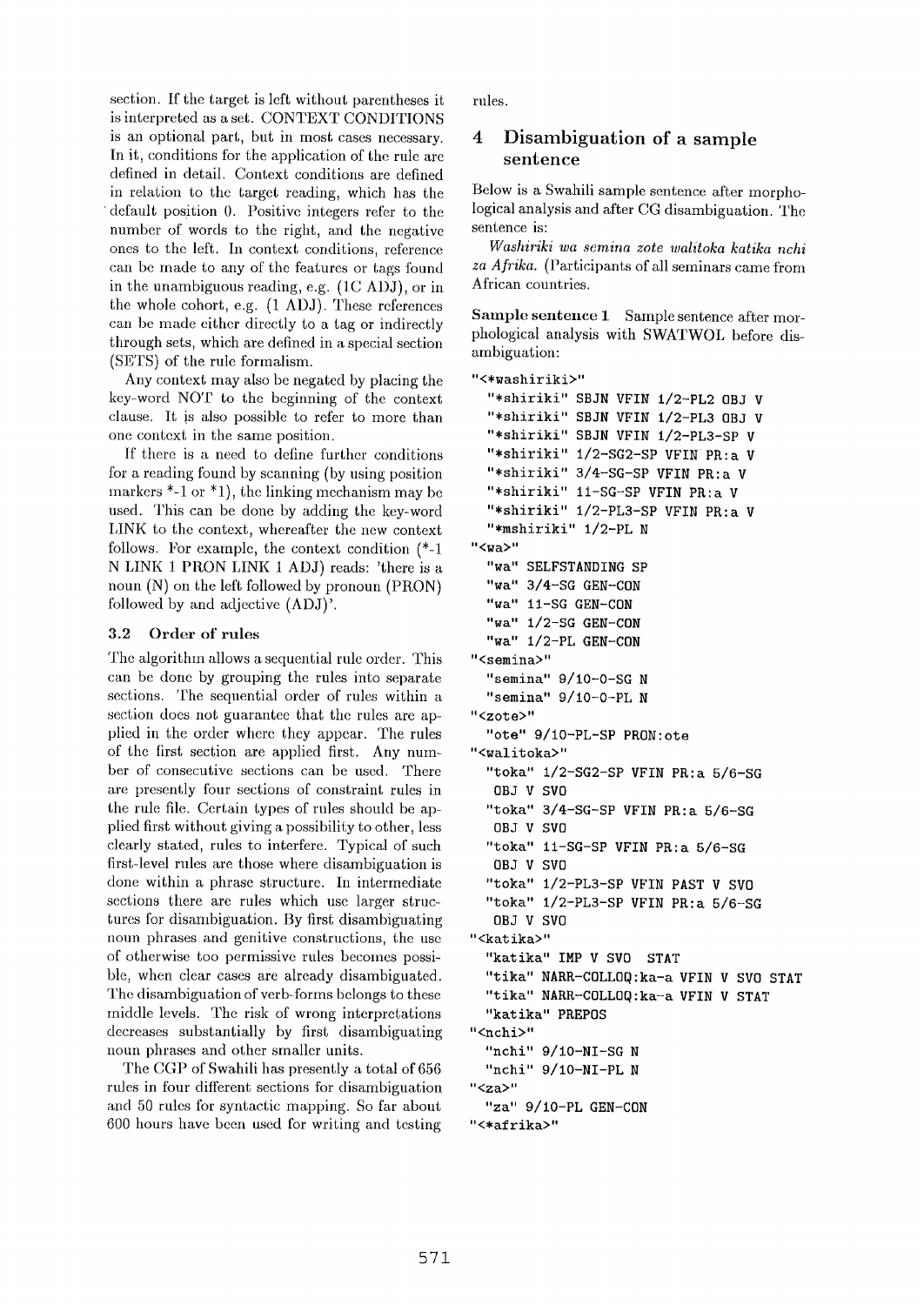"afrika" PROPN SG  $"$  < \$ . >"

Sample sentence 1 after disambiguation with CGP "<\*washiriki>" S:816, 1099

```
"*mshiriki" I/2-PL N 
"<wa>" S:412 
  "wa" 1/2-PL GEN-CON
"<semina>" S:1433 
  "semina" 9/IO-O-PL N 
"<zote>" 
  "ore" 9/iO-PL-SP PRON:ote 
"<walitoka>" S:534
  "toka" I/2-PL3-SP VFIN PAST V SVO 
"<katika>" S:244
  "katika" PREP @ADVL
"<nchi>" S:1155 
  "nchi" 9/iO-NI-PL N 
"<za>" 
  "za" 9/IO-PL GEN-CON 
"<*afrika>" 
  "afrika" PKOPN SG 
"<.$>"
```
The CG rules reduce the number of multiple readings so that optimally only one reading survives. Rule S:816 removes an object reading of the word-form. After that, a selection rule S:1099 is applied.

SELECT (I/2-PL N) **(i NCL-2 + GEN-CON) ;** 

*Select noun reading of Ncl 1/2-PL if followed immediately by genitive connector belonging to the set NCL-2.* This description is equal to the grammatical rule. Also other rules follow the same principle. E.g. the reading 1/2-PL GEN-CON is chosen for the analysis of *wa* on the basis of the Ncl of the preceding noun. The rule states:

```
"<wa>" SELECT (1/2-PL)
      (-1 \text{ NCL}-2);
```
*Select Ncl 1/2-PL of the word 'wa' if in the preceding cohort there is a feature belonging to the set NCL-2.* 

Although both *washiriki* and *wa* are initially ambiguous, and in rules the context reference does not extend beyond this pair of words, we get the correct result. This is because in both of the cohorts there is only one such reading which refers to the same noun class.

The word *semina* is both SG and PL, and the following pronoun *zote,* which has the PL reading, solves the problem. The word *nchi* is disambiguated with a rule relying on the Ncl of the following genitive connector (GEN-CON).

The word *katika* has four readings. The grammatically correct way of disambiguating it is by referring to the following word.

```
"<katika>" SELECT (PREPOS) 
     (I N OR INF OR PRON)
```
*Select the reading PREPOS of "katika" if there is a noun or infinitive of a verb or pronoun in the following cohort.* 

## 5 Success rate and remaining problems of disambiguation

The CGP of Swahili was tested with two text corpora, which had not been used as test material in writing rules: E. Kezilahabi's novel *Mzingile*  (22,984 word-form tokens), and a collection of newspaper texts from the weekly paper *Mzalendo,*  1994 (49,969 word-form tokens). Test results are in Table 3.

Table 3: Ambiguity after processing with the Swahili CGP.  $N(t) =$  number of word-form tokens,  $N(w)$  = number of unique word-forms, amb-(t)  $=$  ambiguity in tokens, amb-(w)  $=$  ambiguity in unique word-forms.

| Ambiguity | Mzingile | Mzalendo |
|-----------|----------|----------|
| N(t)      | 22,984   | 49,968   |
| N(w)      | 5,914    | 9,359    |
| $amb-(t)$ | 1,837    | 2,463    |
| %         | 7.99     | 4.93     |
| $amb-(w)$ | 721      | 831      |
| %         | 12.19    | 8.88     |

The parser performed best with newspaper texts, leaving ambiguity to 4.9% of tokens. Yet the overall result has to be considered promising, given that the parser is still under development and that the rules are almost solely grammarbased.

The most common types of ambiguity still remaining are: noun vs. adverb, adjective vs. adverb, noun vs. conjunction, verb (imperative) vs. noun, and verb (infinitive) vs. noun. Those are typically in such positions in a sentence that writing of reliable rules is difficult. A fairly large part of remaining ambiguity concerns genitive connectors *ya* and *wa,* and possessive pronouns. They are generally in positions where the governing noun is beyond the current clause or sentence boundary on the left. For such cases, the rule syntax should